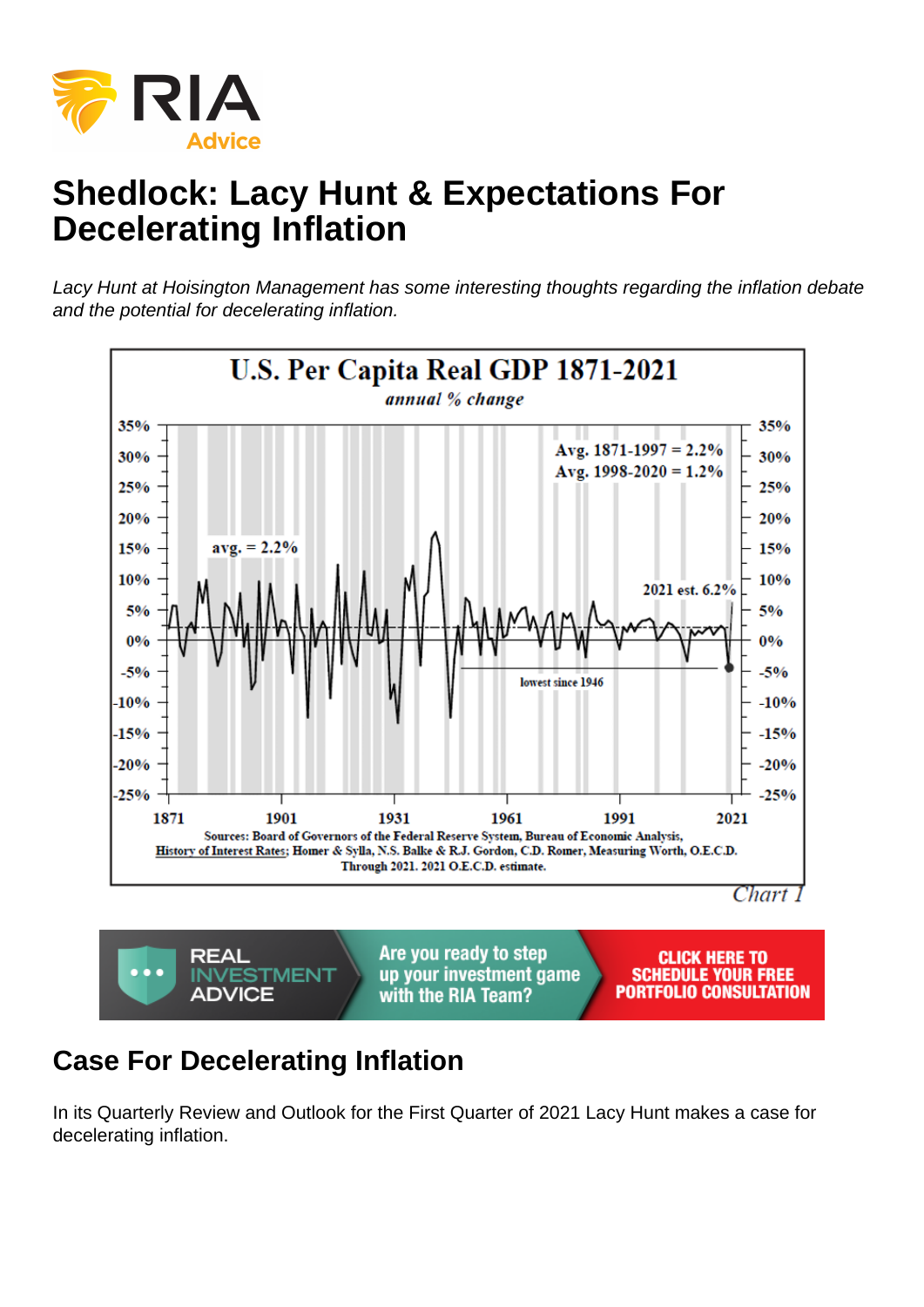Contrary to conventional wisdom, disinflation is more likely than accelerating inflation. Since prices deflated in the second quarter of 2020, the annual inflation rate will move transitorily higher. Once these base effects are exhausted, cyclical, structural, and monetary considerations suggest that the inflation rate will moderate lower by year-end and undershoot the Fed Reserve?s target of 2%. The inflationary psychosis that has gripped the bond market will fade away in the face of such persistent disinflation.

After declining 5.2% in 2020, or the most since World War II, worldwide economists expect real per capita GDP to rise 4.7% in 2021. The United States will perform even better, rising 6.2% after a contraction of 4.9% in 2020. The U.S. growth rate could be the fastest since 1984 and possibly even since 1950 (Chart 1).

Five considerations suggest that such growth is not likely to lead to sustained inflation.

Lacy said 5. I added a 6th bullet point from his discussion, then added 2 more points of my own.

## **Six Reasons to Expect Disinflation**

**Inflation is a lagging indicator**. The low in inflation occurred after all of the past four recessions, with an average lag of almost fifteen quarters from the end of the recessions.

|    | <b>Inflation Troughs After Recessions</b>  |                                                                |                        |  |  |  |
|----|--------------------------------------------|----------------------------------------------------------------|------------------------|--|--|--|
|    | <b>Last Quarter of</b><br><b>Recession</b> | <b>Low Point in Inflation</b><br><b>After End of Recession</b> | <b>Lag in Quarters</b> |  |  |  |
| 1. | Q4 1982                                    | Q1 1987                                                        | 17                     |  |  |  |
| 2. | Q1 1991                                    | Q <sub>2</sub> 1998                                            | 29                     |  |  |  |
| 3. | Q4 2001                                    | Q3 2003                                                        | 7                      |  |  |  |
| 4. | Q <sub>2</sub> 2009                        | Q4 2010                                                        | 6                      |  |  |  |
| 5. | <b>Average</b>                             |                                                                | 14.8                   |  |  |  |

Table 1

**Productivity rebounds in recoveries and vigorously so in the aftermath of deep recessions.** This pattern in productivity is quite apparent after the deep recessions ending in 1949, 1958, and 1982. Productivity rebounded by an average of 4.8% in the year immediately after the end of these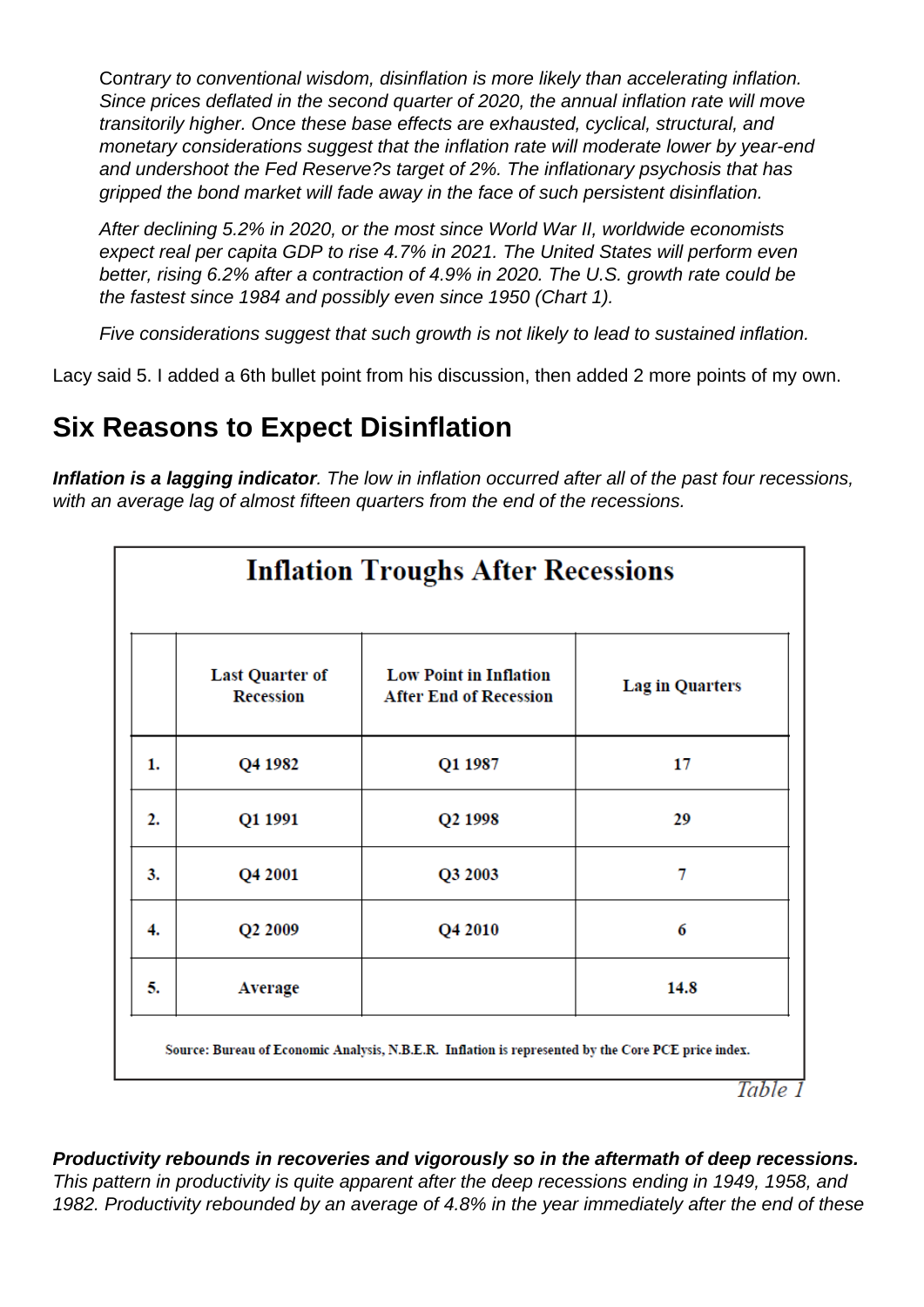three recessions and unit labor costs were unchanged. The rise in productivity held down unit labor costs.

| <b>Sharp Economic Rebounds:</b><br><b>Productivity and Unit Labor Costs</b><br>year over year % change |                                     |                               |              |                         |  |  |
|--------------------------------------------------------------------------------------------------------|-------------------------------------|-------------------------------|--------------|-------------------------|--|--|
|                                                                                                        |                                     | <b>Real Per Capita</b><br>GDP | Productivity | <b>Unit Labor Costs</b> |  |  |
| 1.                                                                                                     | 1949                                | $-2.3%$                       | $3.2\%$      | $-0.3%$                 |  |  |
| 2.                                                                                                     | 1950                                | 6.9%                          | $6.7\%$      | $-0.7%$                 |  |  |
| 3.                                                                                                     | 1958                                | $-2.4%$                       | 2.3%         | $1.6\%$                 |  |  |
| 4.                                                                                                     | 1959                                | 5.1%                          | 3.5%         | 0.3%                    |  |  |
| 5.                                                                                                     | 1982                                | $-2.7%$                       | $-0.8%$      | $8.2\%$                 |  |  |
| 6.                                                                                                     | 1983                                | 3.6%                          | $4.1\%$      | 0.4%                    |  |  |
| 7.                                                                                                     | Avg. Post<br><b>Recession Years</b> | $5.2\%$                       | $4.8\%$      | $0.0\%$                 |  |  |

Table 2

**RIA** Pro

Analysis, research,<br>portfolio models & more.

**30 DAY FREE TRIAL OFFER** 

> Try it now

#### **Deflationary Forces Abound**

**Restoration of supply chains will be disinflationary.** Supply chains were badly disrupted by the pandemic. Low-cost producers in Asia and elsewhere were unable to deliver as much product into the United States and other relatively higher-cost countries. This allowed U.S. producers to gain market share. As immunizations increase, supply chains will be gradually restored. Thus, the pandemic cost the low-cost producer's market share which was shifted to domestic producers. The pandemic did far more for domestic firm?s

**Accelerated technological advancement will lower costs.** Another restraint on inflation is that the pandemic greatly accelerated the implementation of inventions that were in the pipeline. Necessity is the mother of invention, as has been demonstrated in earlier crisis situations like wars. Thus, the technology du jour is not the same as the technology of a year ago. This will also serve to act as a restraint on inflation. Much of the technology substitutes machines for people, communication without travel, and work without offices.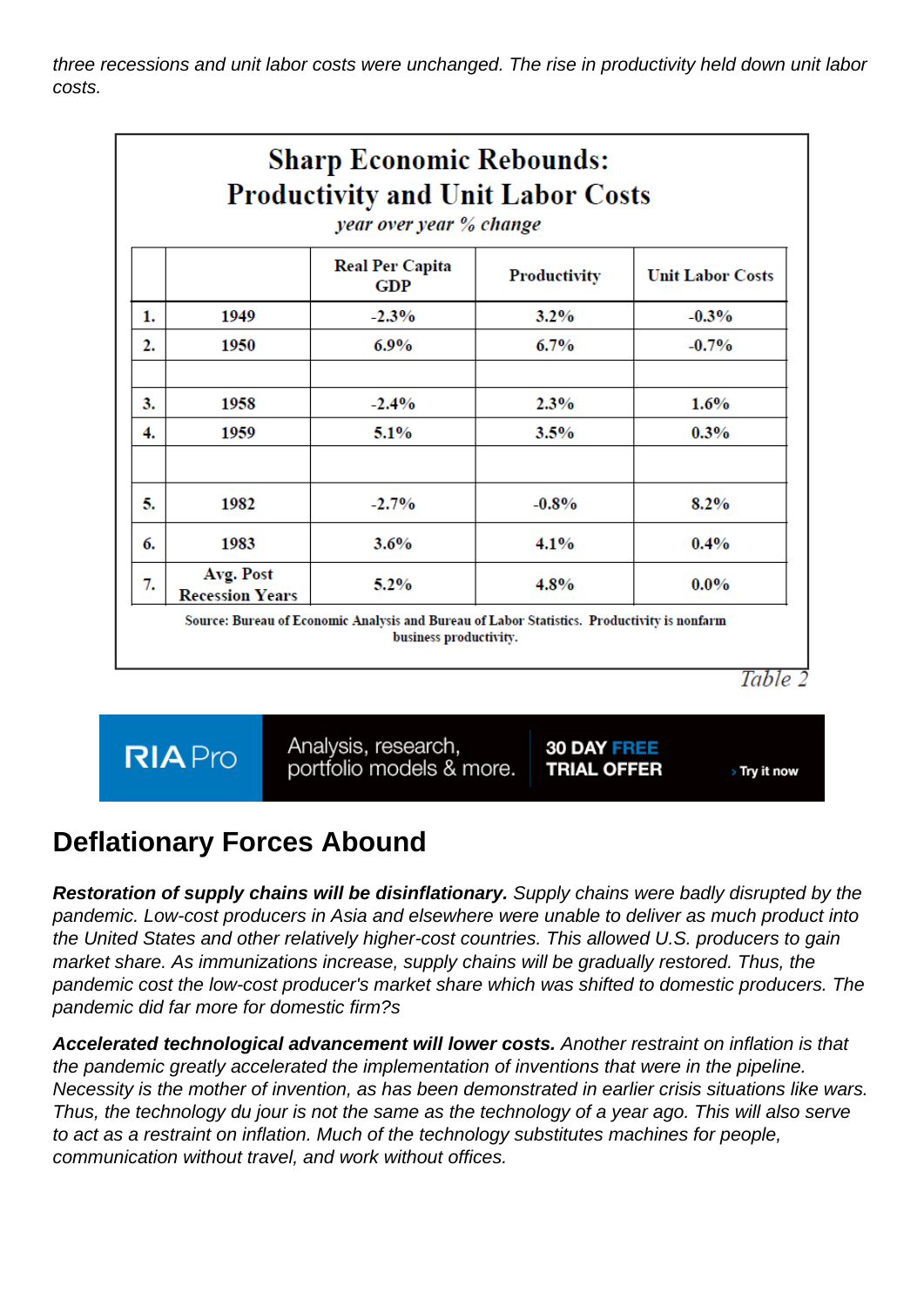Eye-popping economic growth numbers, based on GDP in present circumstances, greatly overstate the presumed significance of their result. This is where the fallacy of broken glass comes into play. Many businesses failed in the recession of 2020, much more so than normal. As survivors and new firms take over their markets, this will be reflected in GDP, but the costs of the failures will not be deducted.

The two main structural impediments to traditional U.S. and global economic growth are massive debt overhang and deteriorating demographics both having worsened as a consequence of 2020.

### Mish Comments

Lacy is talking about "inflation" as measured by the BLS.

I am in 100% agreement with every point.

Thus I expect bond yields to soon peak if they have not done so already.

# Year-Over-Year Inflation Spike Coming

The above viewpoint is not incompatible with my March 12 post [Inflation is Poised to Soar, 3% by](https://www.thestreet.com/mishtalk/economics/inflation-is-poised-to-soar-3-by-june-is-almost-certain) [June is "Almost Certain"](https://www.thestreet.com/mishtalk/economics/inflation-is-poised-to-soar-3-by-june-is-almost-certain)

Year-over-year comparisons produce very large numbers, up and down, heading in and out of recessions.

I commented "It's not that inflation will be rampant. Rather, it's the impact of year-over-year comparisons, goosed by a huge Covid-related dip in energy prices in April and May of 2020."

I also commented [A Producer Price Index Inflation Spike Is On The Way Too](https://www.thestreet.com/mishtalk/economics/a-producer-price-index-inflation-spike-is-on-the-way-too)

The rationale is the same. And as noted [Gas Prices Are Soaring, I Pay \\$3.28, How Much Do You](https://www.thestreet.com/mishtalk/economics/gas-prices-are-soaring-i-pay-3-28-how-much-do-you-pay) [Pay?](https://www.thestreet.com/mishtalk/economics/gas-prices-are-soaring-i-pay-3-28-how-much-do-you-pay)

Hello Fed, Inflation is Rampant and Obvious, Why Can't You See It?

On March 30, I commented [Hello Fed, Inflation is Rampant and Obvious, Why Can't You See It?](https://www.thestreet.com/mishtalk/economics/hello-fed-inflation-is-rampant-and-obvious-why-cant-you-see-it)

Q: Has my view change? A: No.

Q: Is it inconsistent? A: No.

Q: Why?

A: Lacy is talking about "inflation" as measured by the BLS. I addressed home prices in detail substituting home prices in the CPI for Owners' Equivalent Rent (OER) in the CPI.

I stand by that measure of inflation and it's out of control.